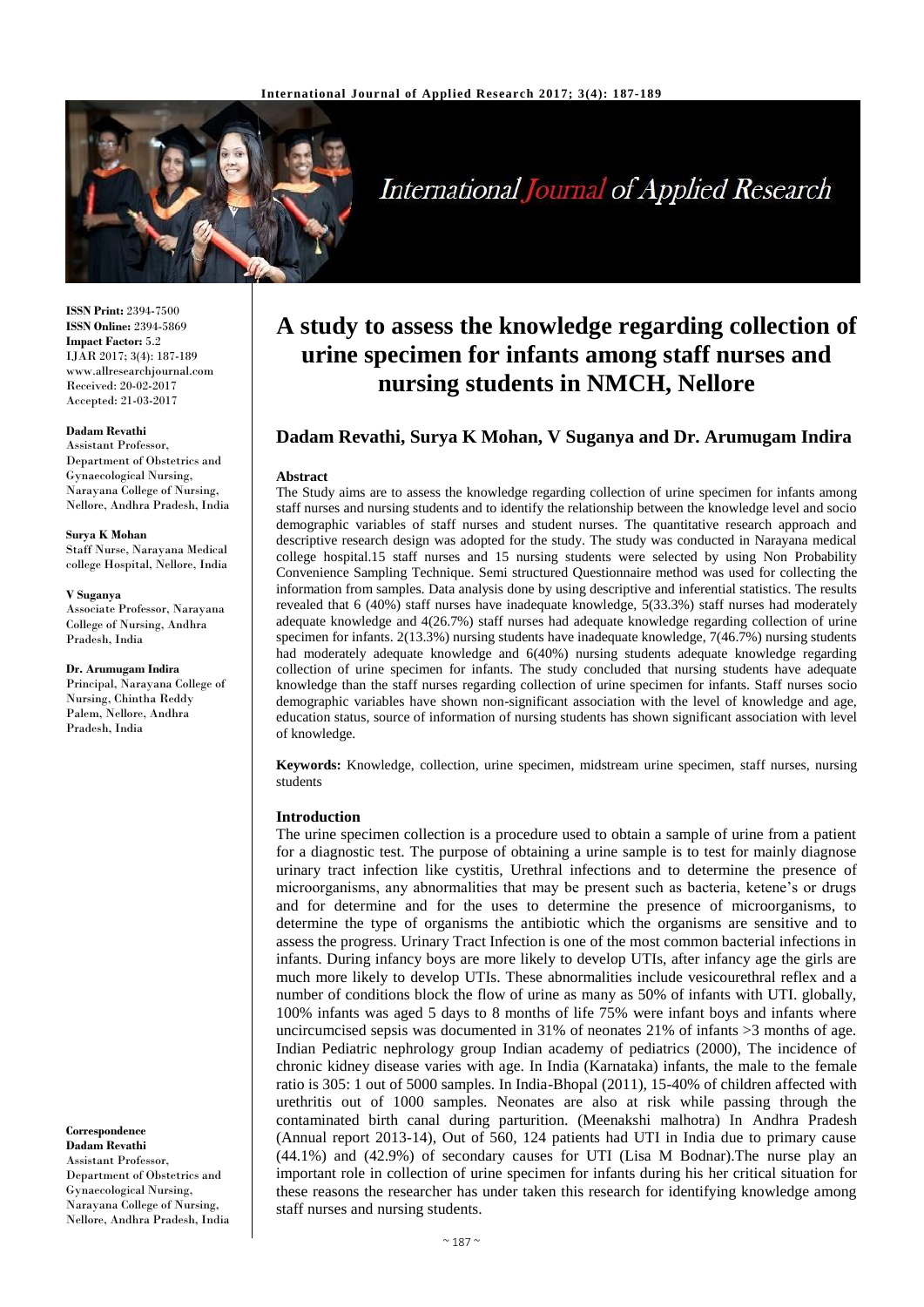#### **Problem statement**

A study to assess knowledge regarding collection of urine specimen for infants among staff nurses and Nursing students in NMCH, Nellore.

#### **Objectives**

- To assess the level of knowledge regarding collection of urine specimen for infants among staff nurses.
- To assess the level of knowledge regarding collection of urine specimen for infants among nursing students
- To compare the level of knowledge regarding collection of urine specimen for infants among Staff Nurses and Nursing Students.
- To find out the association between level of knowledge regarding collection of urine specimen for infants among staff nurses and with their selected socio demographic variables.
- To find out the association between level of knowledge regarding collection of urine specimen for infants among Nursing Students and with their selected socio demographic variables.

#### **Methodology**

**Research Approach:** Ouantitative Research Approach

**Research Design:** Descriptive Research Design

**Setting**: Pediatric Ward, Nicu, Picu, Postnatal Ward and Postoperative Ward.

**Population:** All Staff Nurses and Nursing Students

**Sample**: Staff Nurses and Nursing Students Available In Nmch at Nellore

**Sample Size:** 15 Staff Nurses and 15 Nursing Students

**Sampling Technique:** Non Probability Convenience Sampling Technique.

## **Criteria for Sample Selection**

## **Inclusion Criteria**

- Staff nurses and nursing students
- Who are posting in pediatric ward, NICU, PICU, postnatal ward and postoperative ward, Narayana Medical College Hospital, Nellore.
- Willing to participate in the study

## **Exclusion Criteria**

Staff nurses and nursing students

- Who are not available during the data collection.
- Who are not willing to participate in the study.

#### **Method of Data Collection**

For the study, semi structured questionnaire was used. The tool consists of two parts.

Part – I: Deals with socio demographic data.

Part – II: Deals with semi structured questionnaire.

#### **Data Collection Procedure**

After obtaining formal permission from the concerned authority from Narayana Medical College Hospital. The purpose of the study was explained to staff nurses and Nursing Students. The subjects were selected by using non-

probability convenience sampling technique. Data was collected by using semi structured questionnaire. The data collection procedure was carried out in Narayana Medical College Hospital, Nellore for a period of 7 days.

#### **Plan for Data Analysis**

The data was analyzed in terms of objectives of the study by using descriptive and inferential statistics.

Frequency and Percentage distribution of socio demographic variables.

Mean and Standard Deviation

Chi-Square was done to find the association between the level of knowledge and socio demographic variables.

#### **Results**

#### **Description of socio demographic variables among staff nurses**

The demographic variables data explain that out of 15 staff nurses on the basis of age of staff nurses 8 (53.3%) are between the 22-24 years, 6(40%) are between 25-27 years and 1 (6.7%) are between 28-30 years. on the basis of duration of experience,  $8(53.3%)$  have <1 year 4(26.7%) staff have  $1-3$  years  $1(6.7%)$  staff have  $4-5$  years and  $2(13.3\%)$  staff have  $>5$  years experience. on the basis of source of knowledge, 4 (26.6%) received through Text book, 9 (60%) got through Clinical experience and 2 (13.3%) got knowledge from all the above mentioned sources.

**Description of socio demographic variables among**  nursing students: The demographic variables data explain that out of 15 nursing students on the basis of age of nursing students,11 (73.3%) students are between 18-20 years and 4 (26.7% ) are between of 21-23 years of age, on the basis of educational status of the nursing students 1 (6.7%) are studying in  $1<sup>st</sup>$  year B.SC (N), 13 (86.6%) are studying in  $3<sup>rd</sup>$ year B.Sc (N) and  $1(6.7%)$  are studying in  $4<sup>th</sup>$ year B.Sc (N), on the basis of source of information, 11(73.3%) have received through the Text book and 4 (26.7%) received through the sources like source of information like Journals, Net references. based on the CNE programme, 3(20%) students have attended and. 12 (80%) students have Not Attended the CNE programme

**The level of knowledge regarding collection of urine specimen for infants among staff nurses.**